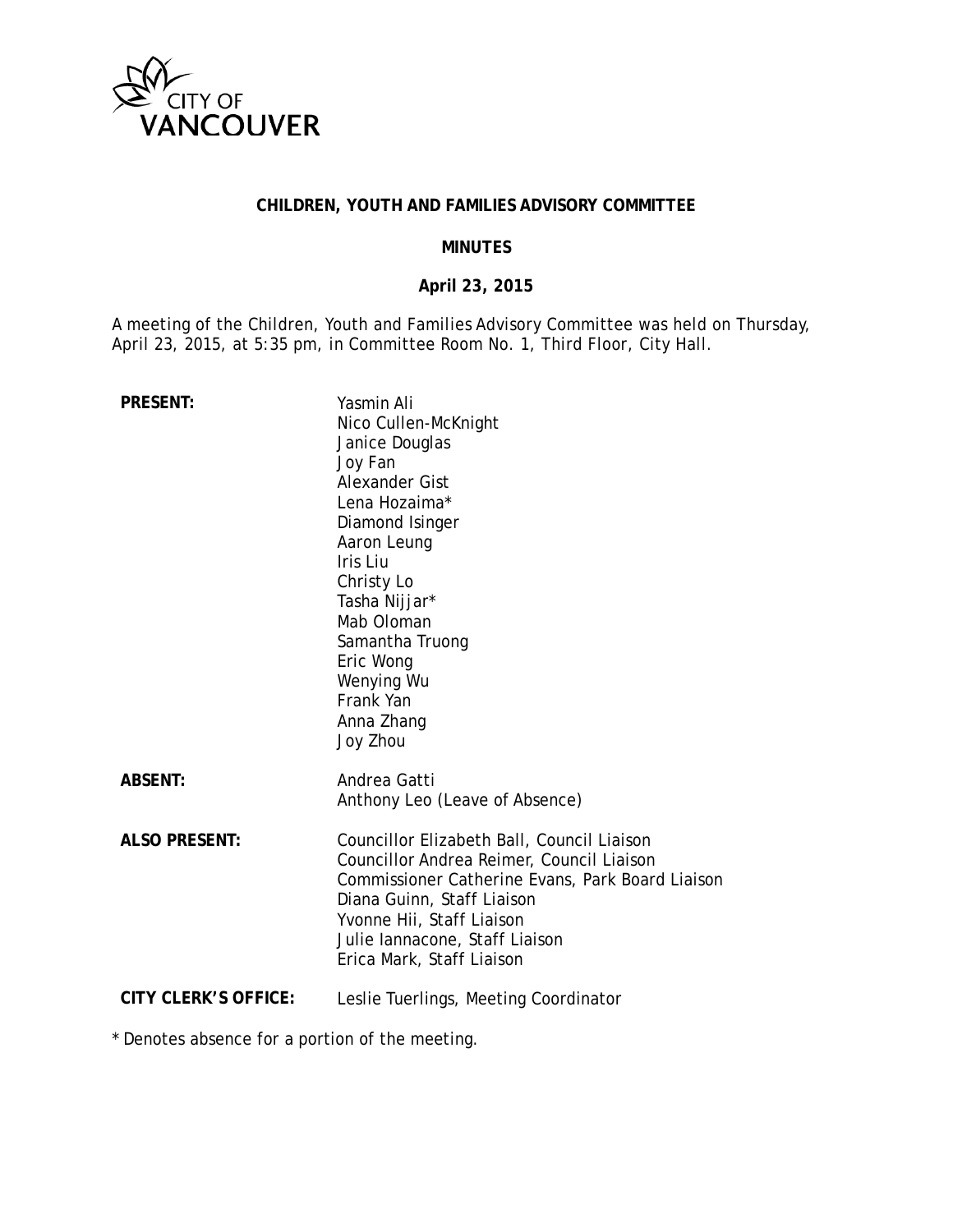\* \* \* \* \*

*The Meeting Coordinator called the meeting to order.*

\* \* \* \* \*

**Leave of Absence Requests**

MOVED by Frank Yan SECONDED by Joy Fan

> THAT the Children, Youth and Families Advisory Committee approves a leave of absence for Anthony Leo for this meeting.

CARRIED UNANIMOUSLY (Lena Hozaima and Tasha NIjjar absent for the vote)

#### **1. Introductions**

The Meeting Coordinator welcomed Committee members and roundtable introductions followed.

### **2. Election of Chair and Vice-Chair**

The Committee elected Frank Yan and Joy Fan as interim Co-Chairs.

### **3. Committee Orientation – Roles and Relationships**

Councillor Ball provided a brief overview of the relationship between civic agencies and Council.

It was also noted that helpful information will be shared at the Council of Councils orientation session being held on Monday, April 27, 2015 in the Town Hall at City Hall.

### **4. Children, Youth and Families Advisory Committee – 2012-2014 Term Summary**

Samantha Truong, along with fellow returning committee members, provided an overview of the committee's accomplishments and achievements in its previous term.

### **5. 2015 Meeting Schedule**

MOVED by Samantha Truong SECONDED by Lena Hozaima

THAT the Children, Youth and Family Advisory Committee formally adopt the 2015 meeting schedule as follows: